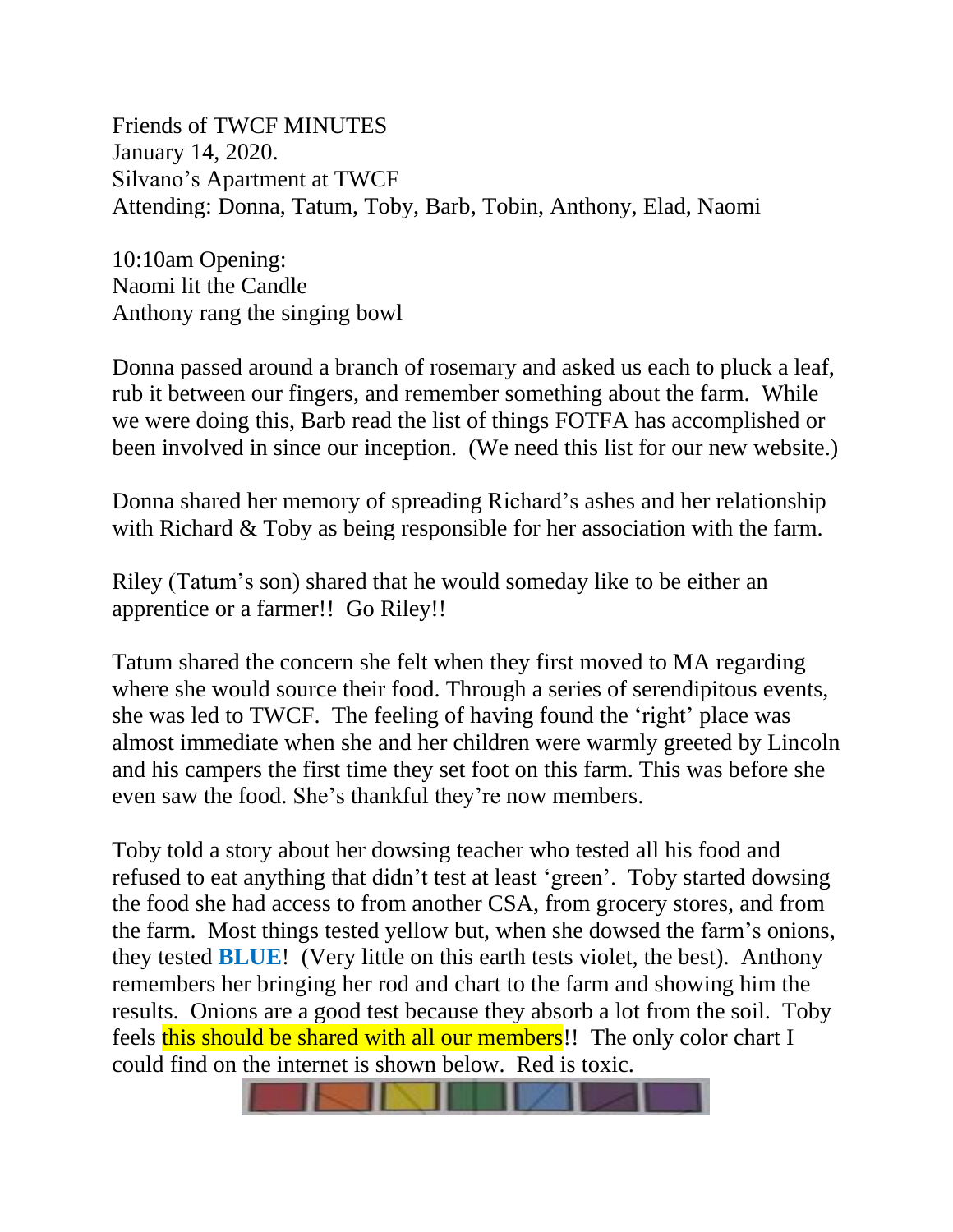Barb cried – she can't talk about her love for the farm without crying.

Anthony looked lost, so Tatum asked how he met Lincoln and Trauger. He told us that when they were first married, and Glynn was 6-7 months pregnant with their first child, they lived for a short time in a very small PINK house in the middle of an apple orchard in Lyndeborough. One day, while Glynn was at school (she taught at Pine Hill) a man drove by in a tractor with a large trailer behind it and started spraying great multi-colored clouds of *something* on the apple trees. Anthony quickly closed all the windows in the house and called Alice, who had a special interest in fruit trees. She called the people doing the spraying and, after a 30-minute argument, got them to divulge what was in the spray. She called Anthony back and told him to move ASAP, tomorrow if possible. So they did, using Alice's truck. They moved into a small house on Lincoln's property (Lincoln's wife, Cindy, was Glynn's midwife and Anthony did work for Lincoln in return for Cindy's services).

Lincoln's farm at that time was next door to the Lucas Foundation and Anthony started farming for them. Lincoln moved, and acquired several dairy cows. When Trauger, who was a traveling biodynamic speaker, came to town and the person responsible for showing him around fell through at the last minute, Alice was asked to fill in. Two days later Trauger left. A week after that Alice informed them that she had been in constant contact with him while he was gone and they were going to get married. They did! Shortly thereafter, Trauger suggested that since he was getting some cows and thinking of growing vegetables, and Lincoln had some cows, and Anthony was growing vegetables, that if they all worked together they could do something more than if they each did their own thing. The rest is history….

Toby then asked Anthony how he originally got interested in Anthroposophy. He replied that he had been looking for ways to understand the world and, while living in London, had read about a lot of different people who had approached the subject but always ended up feeling unsatisfied with their answers. Then, while living with Glynn when he first moved to the US, he had access to the books she owned on Anthroposophy and in a very short while knew that he had found what he was looking for. Steiner had a gone further into everything than anyone else he had come across….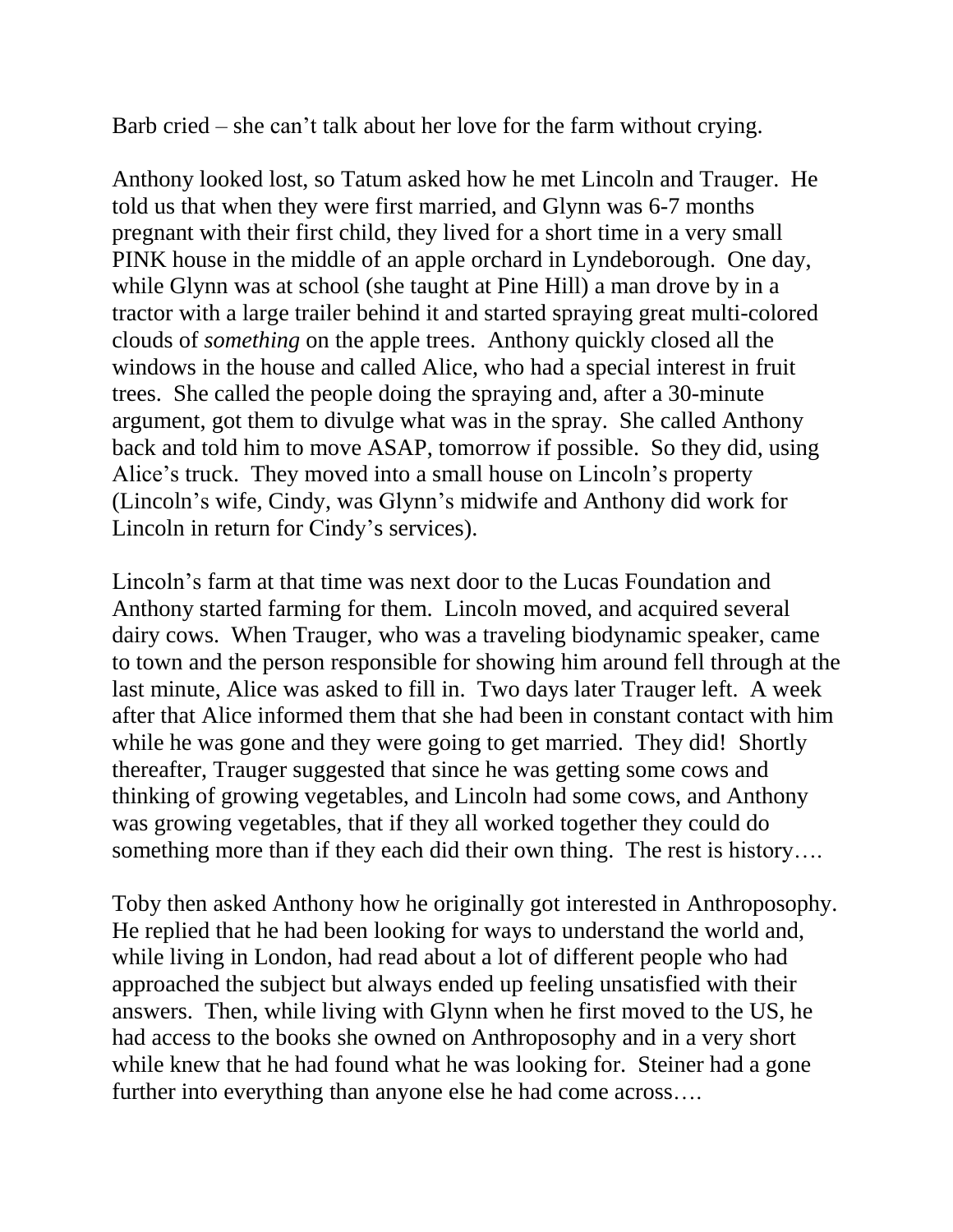Naomi shared that she was looking for ways to differentiate things that would help her, from things that would help her community. She was having trouble growing vegetables in her quarter-acre plot and sought out people who were farming successfully. She now grows medicinal herbs in that plot because the gets more than enough food from TWCF.

Elad and Tobin arrived later and missed this part of the meeting.

Anthony did share how lucky we were to have 'found' Elad because, like Anthony, he recognizes that one of the keys to being a good farmer is good organization, and Elad has that in spades!

Donna mentioned Trey, the potential apprentice we met at the last board meeting, and Anthony shared that he would indeed make a good apprentice, but probably did not have enough BD knowledge to be a good assistant farmer. Follow up is now in Elad's hands.

Elad joined us and agreed he will be following up with both Trey, hoping to bring him on at the beginning of March when Andrea leaves, and with Ally and her boyfriend who are potential apprentices for vegetables and animals. Scooter will be leaving at the end of March.

Elad did mention that housing will be a problem since we only have space for 5 people. FOTFA needs to follow up on this!!!

We gave Elad a copy of the list of things FOTFA has done, as well as our survey results. There was some discussion on the survey – what prompted it, how it was conducted, how many people responded, etc... **Barb will forward** the complete results to both Elad and Naomi, and will give Elad access to the Survey Monkey results for metrics.

Barb mentioned that she had some feedback from Brian regarding Sarah's newsletter proposal – it had been positively received but they have not yet had time to discuss it fully and will be taking it up in the near future. (I have confirmed with Jamie that it has NOT yet been discussed at a BOD meeting, but is on the agenda for the next one.)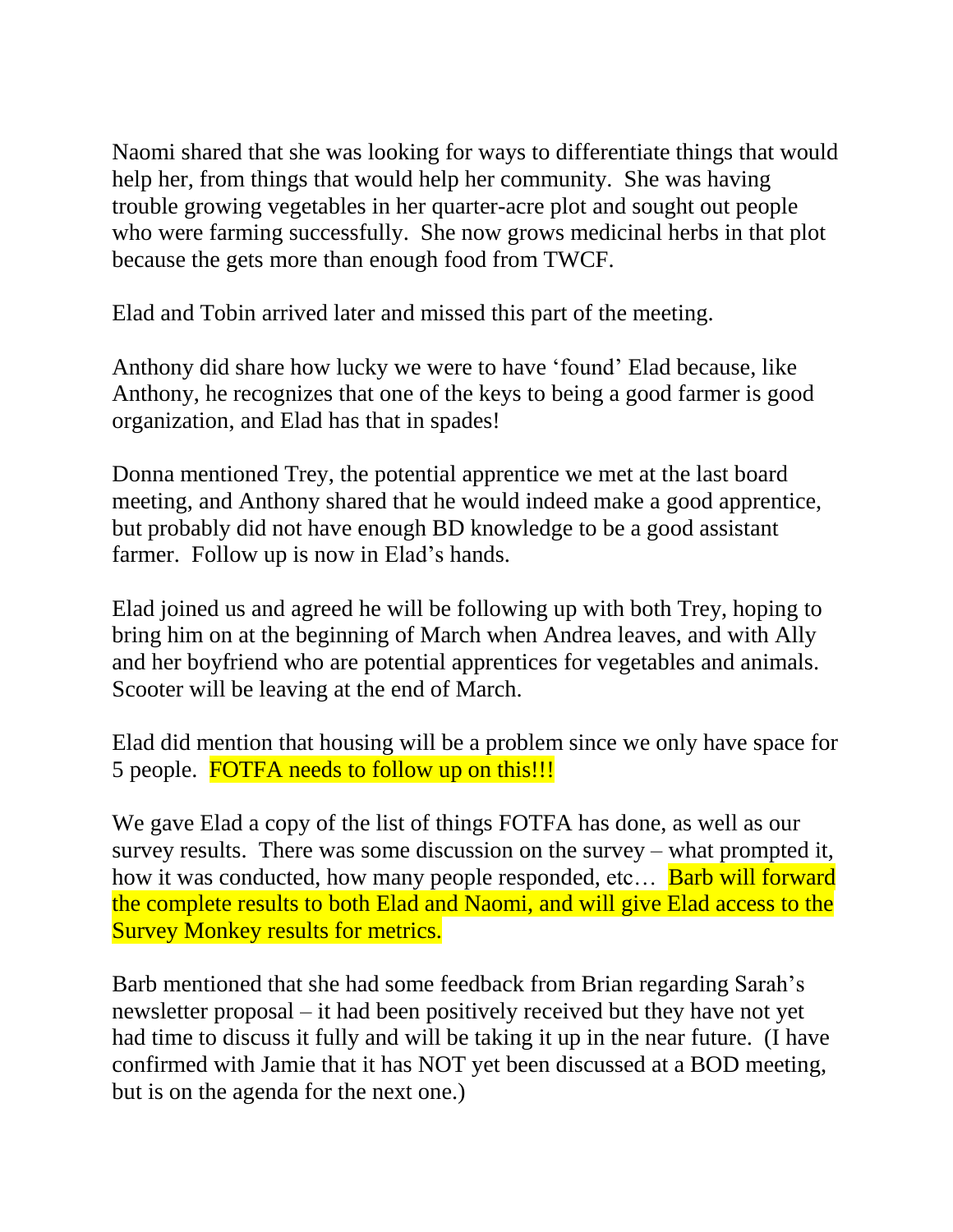Our next topic was our acronym, FOTFA. Barb feels that FOTFA is a guttural unfriendly sounding name and, before she starts work on our website, would like to see us change it. She proposed FriendsOfTWCF (we would be known as "Friends"), or ActiveFriendsOfTWCF (we would be known as AFT.) The general consensus was that **FriendsOf TWCF was** better, but Anthony cautioned us that we need to insure that we are not confused with THE Friends, who are the Quakers.

We then discussed the extension and decided that we should have both .com and .org, and redirect .com to .org. There was discussion on why we needed a separate site, rather than a page on the farm website. If Jamie can create a space on the farm website which we have total control over, then we are amenable to hosting our data there, but we prefer a separate site with a link to the farm site. Barb will work with Jamie on the different possibilities.

Barb asked if there was any interest in making t-shirts available at the pledge meeting. Anthony agreed to include our order from with the document he sends out before the meeting. Tatum felt that with enough lead time, we could offer more/better options than in the last run. We need to discuss timing (perhaps it would be better to place the order so that we can distribute the t-shirts at the meeting?) Tatum and Barb will follow up on that.

We broached the subject of farm member's emails and discussed the possibility of Friends (notice, I'm no longer using FOTFA?!) having access to them. Elad also wanted a way to send out tiny newsblasts – like a photo of the first tomato ripening – and asked if Instagram were a possibility since he didn't want to deal with replies. While not everyone is 'on' Instagram, it's a MUCH better medium than email for sending out one photo and, in our opinion, is more a problem for the people not on it than vice versa. Go Elad!!

Anthony reminded us that the farm has a responsibility regarding member emails and cautioned that they must always be sent BCC, which is a problem for him because his email client only allows him to copy 50 people at one time. We (Friends) would like the farm to send out an opt-in/opt-out newsletter giving us access to those people who WANT to be notified of our events (and we promise we will always BCC).